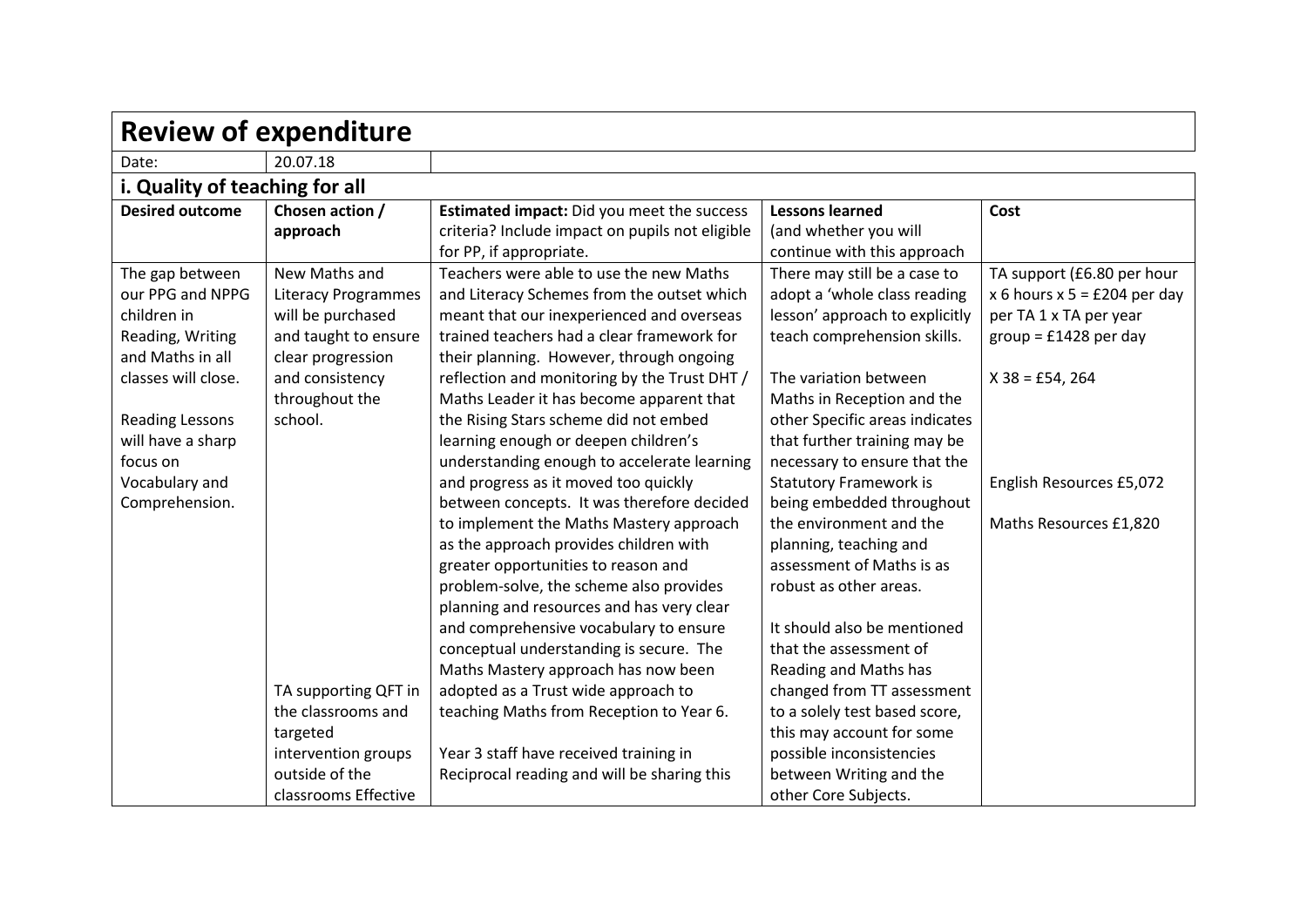| feedback and       | approach with teachers from other year        |                               |  |
|--------------------|-----------------------------------------------|-------------------------------|--|
| <b>Marking PDM</b> | groups.                                       | LKS2 teachers have            |  |
|                    |                                               | benefitted from some close    |  |
|                    |                                               | mentoring and CPD from the    |  |
| QFT and SEND PDM.  | Teachers have received training through       | Trust DHT / Maths Leader.     |  |
| PPG PDM            | PDM sessions on the importance of Quality     | Staff have then been very     |  |
|                    | First Teaching and the best use of TAs (EEF   | proactive and have set up     |  |
|                    | recommendations); this has led to a reduced   | parent Maths workshops.       |  |
|                    | number of low-impact TA led interventions.    |                               |  |
|                    | Interventions are now planned by teachers     | It is also important to note  |  |
|                    | and the impact closely monitored.             | that in all year groups a     |  |
|                    |                                               | percentage of the PPG         |  |
|                    |                                               | children are also on our      |  |
|                    | PPG PDM has raised awareness amongst          | SEND register. Reception -    |  |
|                    | staff and teachers are held to account during | 31% of cohort are PPG, of     |  |
|                    | PPR meetings for the progress of children     | that 14.2% are also on the    |  |
|                    | from vulnerable groups.                       | SEND register Year 1 - 27%    |  |
|                    |                                               | of cohort are PPG, of that    |  |
|                    | Gaps in Reading, Writing and Maths remain     | 30% are also on the SEND      |  |
|                    | across the school; this is a pattern that one | register Year 2 - 24% of      |  |
|                    | would expect to see when the overall          | cohort are PPG, of that 50%   |  |
|                    | attainment of all children is accelerated. As | are also on the SEND register |  |
|                    | teaching becomes consistently good or         | Year 3 - 28% of cohort are    |  |
|                    | better throughout the school, we should       | PPG, of that 32% are also on  |  |
|                    | now start to see the gaps closing between     | the SEND register Year $4 -$  |  |
|                    | PPG and NPPG as interventions start to show   | 27% of cohort are PPG, of     |  |
|                    | impact. Reception gaps: -5.4%, -5.4%, -14.3%  | that 25% are also on the      |  |
|                    | Year 1 phonic gap: -35.71% Year 1 gaps:       | SEND register Year 5 - 27%    |  |
|                    | 33.7%, 23.9%, 32.83% Year 2 gaps: -48.28%,    | of cohort are PPG, of that    |  |
|                    | 32.4%, -48.28% Year 3 gaps: -20.6%, -19.3%,   | 47% are also on the SEND      |  |
|                    | -8.96% Year 4 gaps: -18.64%, -34.6%, -15%     | register Year 6 - 31% of      |  |
|                    | Year 5 gaps: -37.07%, -43%, -45.99% Year 6    | cohort are PPG, of that 16%   |  |
|                    | gaps: -32.54%, -28.8%, -14.35%                | are also on the SEND register |  |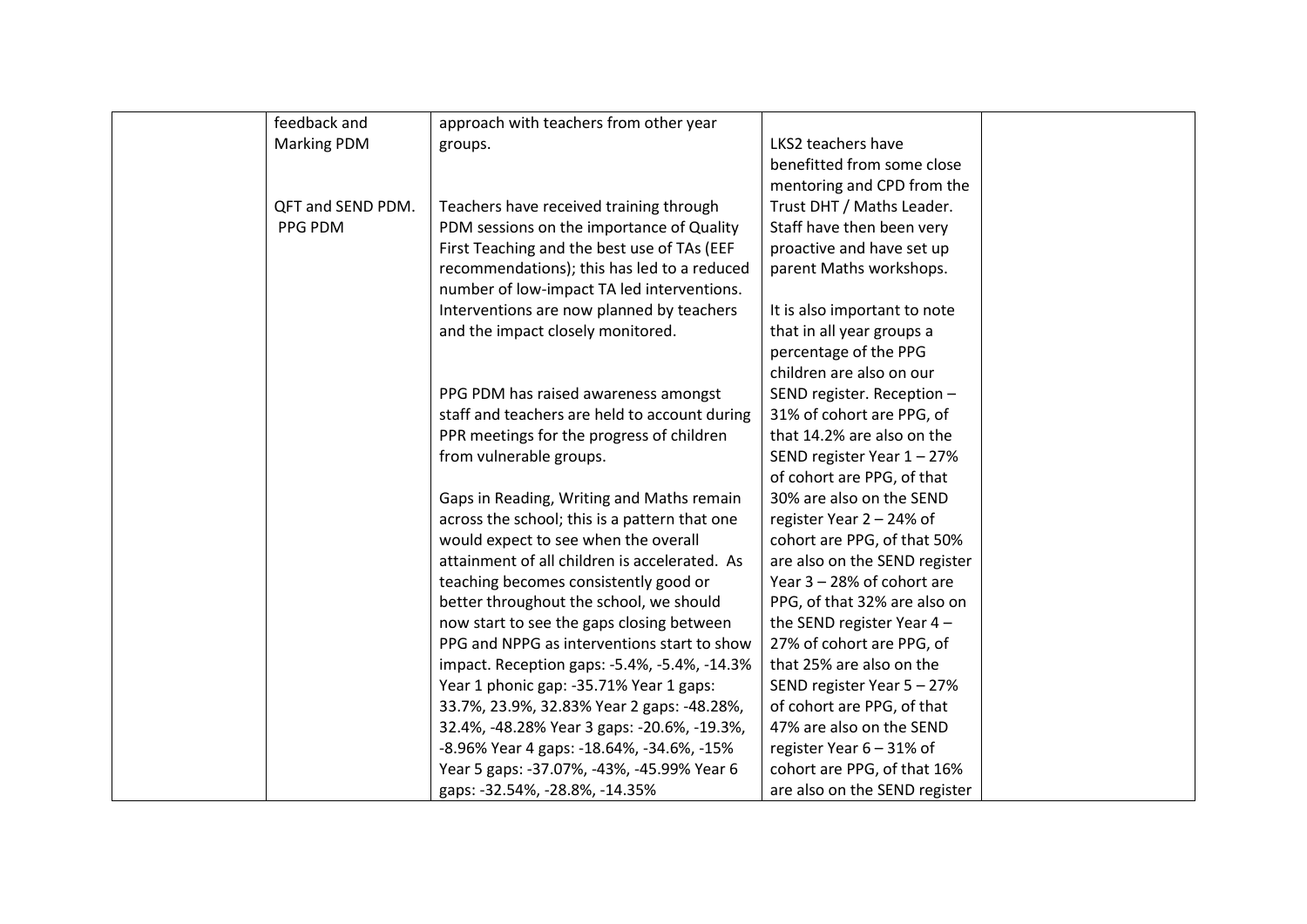|                    |                     | During our recent review 74% of teaching        |                               |  |
|--------------------|---------------------|-------------------------------------------------|-------------------------------|--|
|                    |                     | was judged as being good or better, with        |                               |  |
| The Quality of     | Opportunities for   | 26% requiring improvement to be good; no        |                               |  |
| Teaching, Learning | coaching and        | teaching was found to be inadequate; this is    |                               |  |
| and Assessment     | mentoring following | a result of a triangulated approach of lesson   |                               |  |
| across our school  | monitoring.         | observations, children's' progress in books     |                               |  |
| will be judged as  |                     | and the creation of a supportive learning       |                               |  |
| being good or      |                     | environment.                                    |                               |  |
| better             |                     |                                                 |                               |  |
|                    |                     | Staff training using Target Tracker, adopting   | There may still be a training |  |
|                    |                     | the new Trust Teaching and Learning Policy      | need in a small number of     |  |
|                    |                     | and in school and across Trust Moderation       | Year Groups in terms of       |  |
|                    |                     | has meant that teacher assessment is more       | quality assuring teacher      |  |
|                    |                     | rigorous and quality assured; this has led to a | assessment of attainment      |  |
|                    |                     | reduction in in-school variation in terms of    | and progress.                 |  |
|                    |                     | attainment and progress.                        |                               |  |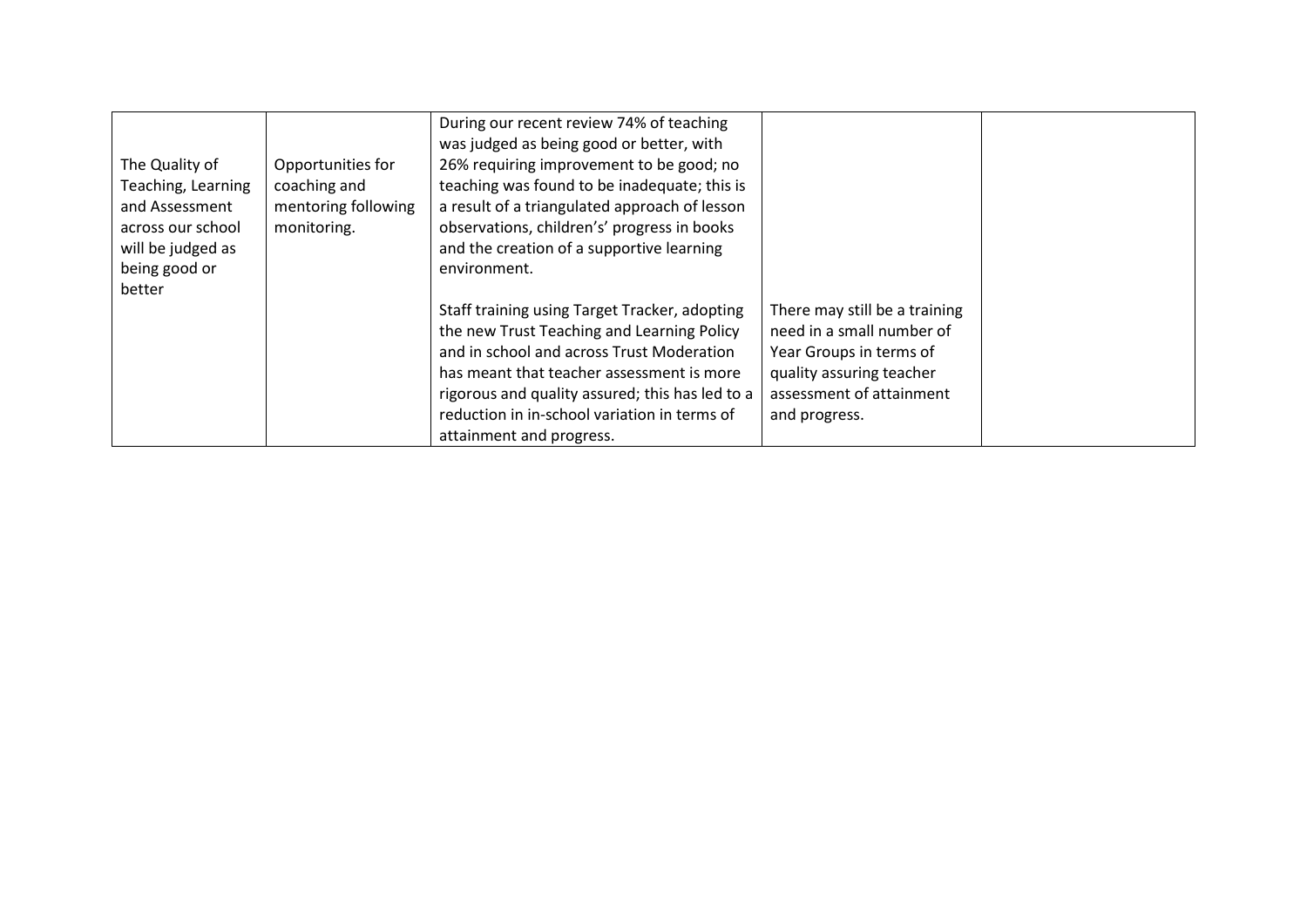| ii. Targeted support   |                           |                                                   |                               |                             |
|------------------------|---------------------------|---------------------------------------------------|-------------------------------|-----------------------------|
| <b>Desired outcome</b> | Chosen action /           | <b>Estimated impact:</b> Did you meet the success | <b>Lessons learned</b>        | Cost                        |
|                        | approach                  | criteria? Include impact on pupils not eligible   | (and whether you will         |                             |
|                        |                           | for PP, if appropriate.                           | continue with this approach   |                             |
| Progress and           | Phonics CPD for           | Staff have received CPD, a trust based AHT        | <b>Small group Phonics</b>    | £24,000 (teacher)           |
| attainment of our      | teachers in               | has increased phonics teaching capacity           | teaching has raised the       |                             |
| Key Stage One PPG      | Reception and KS1.        | across KS1. The AHT has also been able to         | attainment of the NPPG        | £16,500 (booster teacher)   |
| children will          | <b>Phonic assessments</b> | rigorously monitor the planning and teaching      | children.                     |                             |
| accelerate in          | will be used to           | of phonics across the phase.                      |                               | £500 (Resources - setting   |
| Phonics (85% Year      | identify gaps in          |                                                   | Children have had the         | up an adequate space        |
| 1 will meet the        | knowledge. Team           | Progress has been accelerated for all groups      | opportunity to engage with    | based on Nurture Group      |
| required standard      | Teaching and              | of children in Phonics with 62% already at        | high quality phonics          | principals)                 |
| and 95% Year 2         | Monitoring will           | the required standard to pass the screening       | resources that were not       |                             |
| retakes will achieve   | ensure that Phonics       | check in Year 1, non PPG have made                | previously available at KHP.  | Eden Counselling £16, 895   |
| the required           | teaching across the       | accelerated progress with 72% on track vs         |                               |                             |
| standard) and          | Phases is good or         | 36%.                                              | Research by EEF 'The Magic    | FLO £18, 750 (Play Therapy) |
| children in Years 2    | better. An additional     |                                                   | Breakfast project'            | Supervision £325            |
| and 6 will make        | teacher in Year 6 will    | Breakfast Clubs have also been funded             | demonstrated improved         | Gill Martin £9, 300         |
| accelerated            | provide additional        | through PPG for Targeted PPG children;            | attainment outcomes by        | (Nurture)                   |
| progress.              | capacity in order to      | those with poor attainment and Persistent         | increasing the number of      | EP £2,538                   |
|                        | close attainment          | absence.                                          | children who ate a healthy    |                             |
|                        | gaps.                     |                                                   | breakfast.                    |                             |
| Support for our        | Set up a Nurture          | Four out of six children in the Nurture Group     | It has also been necessary to |                             |
| PPG children with      | Group Intervention        | made positive progress in terms of Boxall         | commission some additional    |                             |
| SEMH will be           | for targeted children     | Profile scores; it has not been necessary to      | time with a Private EP; this  |                             |
| planned, delivered     | in Reception and          | give any Fixed Term Exclusions to these           | has meant that some of our    |                             |
| and evaluated in       | Year 1                    | children since the Nurture Groups was set         | most vulnerable children      |                             |
| order to measure       |                           | up. The other two children continued to           | have been assessed,           |                             |
| impact, close          |                           | struggle to access mainstream education           | recommendations have          |                             |
| attainment gaps        | Nurture Breakfast         | even within a small Nurture Group setting         | been made to class teachers,  |                             |
| and develop            | session for children      | and are now being educated within an              | parents have been             |                             |
| learning               | in KS2                    | alternative provision; an application for         | supported and we are          |                             |
| behaviours.            |                           |                                                   | building evidence of 'Plan,   |                             |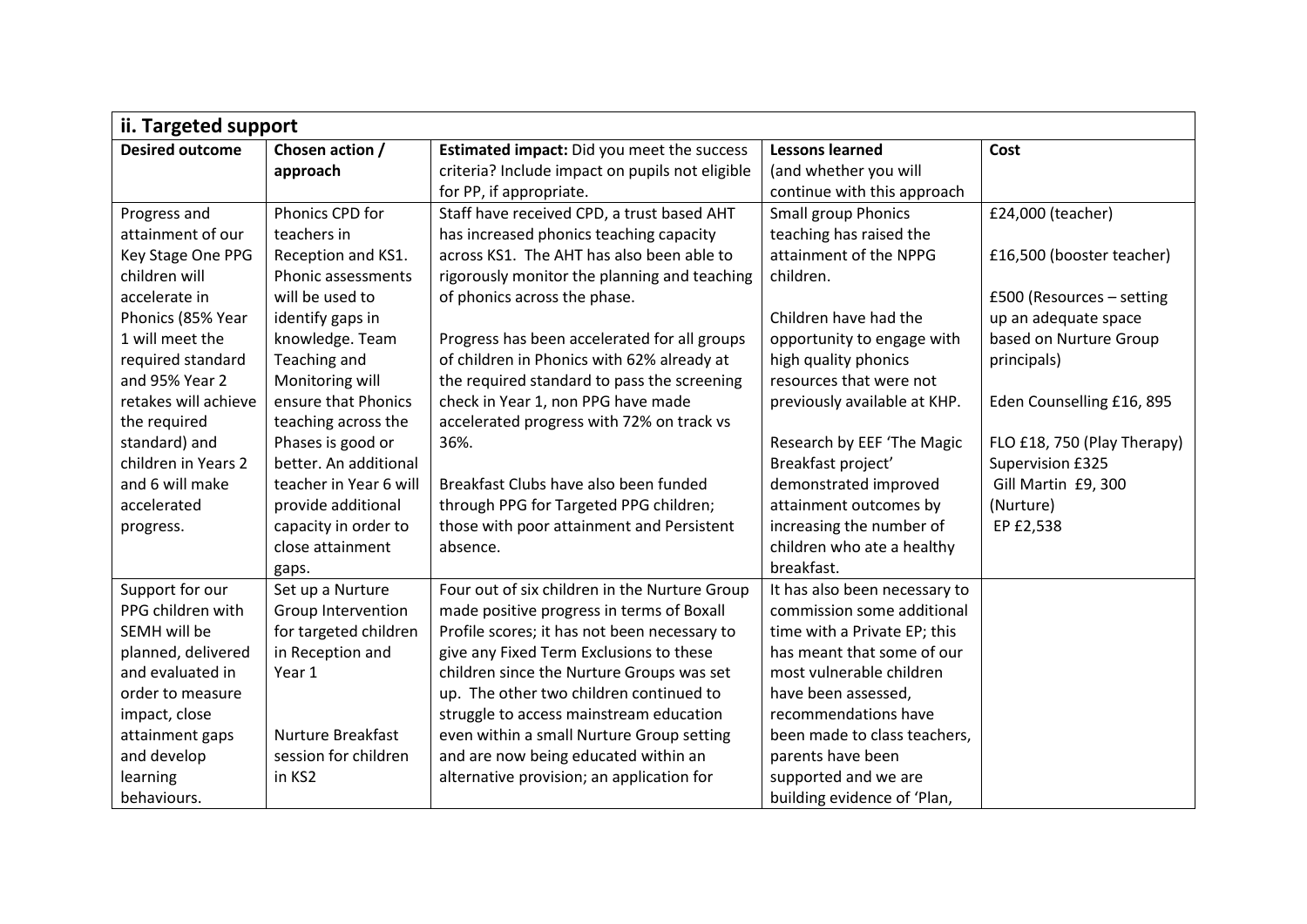|                      |                        | Statutory Assessment has been made for         | Do, Review' if Statutory      |                           |
|----------------------|------------------------|------------------------------------------------|-------------------------------|---------------------------|
|                      | Play Therapy with      | one of these children.                         | Assessment is needed. We      |                           |
|                      | our FLO                |                                                | will need to invest money in  |                           |
|                      |                        | Play Therapy delivered by our FLO and other    | the coming Year on EP time    |                           |
|                      | Mentoring - social     | interventions delivered by our Learning        | to ensure that all children   |                           |
|                      | skills, Lego therapy,  | Mentor have also had a positive impact on      | with barriers to learning due |                           |
|                      | visualisation,         | the support available for our children with    | to SEMH are seen and          |                           |
|                      | mindfulness            | barriers to Learning due to SEMH difficulties. | reviewed as part of this      |                           |
|                      |                        | During the academic Year 2016 / 2017 two       | process.                      |                           |
|                      |                        | children that were given FTEs, have not        |                               |                           |
|                      |                        | received any during this academic year.        | The adoption of a de-         |                           |
|                      |                        |                                                | escalation approach to        |                           |
|                      |                        |                                                | negative behaviour has also   |                           |
|                      |                        |                                                | had a positive impact on a    |                           |
|                      |                        |                                                | number of children in terms   |                           |
|                      |                        |                                                | of their behaviours to        |                           |
|                      |                        |                                                | learning and the number of    |                           |
|                      |                        |                                                | FTE applied versus a more     |                           |
|                      |                        |                                                | sanctioned based approach;    |                           |
|                      |                        |                                                | it would be hugely beneficial |                           |
|                      |                        |                                                | to outline the principals of  |                           |
|                      |                        |                                                | this approach when            |                           |
|                      |                        |                                                | reviewing policies.           |                           |
| 85% PPG children     | Staff have engaged     | 82% of all children are currently thought to   | It would appear that Early    | Private SALT £5000        |
| in EYFS will achieve | in training ICAN Early | be on track to reach the GLD of which C&L is   | Talk Boost has had a positive |                           |
| the expected         | Talk Boost training    | an essential element. One out of the twenty-   | effect on developing C&L in   |                           |
| outcomes in          |                        | one PPG children in Reception is currently     | children in our Reception.    | £1500 (Staff Training and |
| Communication        | <b>ICAN Talk Boost</b> | not on track to achieve GLD in C&L.            | Now that we have staff        | resource materials)       |
| and Language with    | materials have been    |                                                | trained to deliver this       |                           |
| 30% achieving the    | used to assess         | We have one teacher and three practitioners    | intervention it is hoped that |                           |
| Exceeding            | children's suitability | who are now trained to deliver Early Talk      | the programme will be rolled  |                           |
| judgements.          | for the programme      | Boost.                                         | out earlier in the academic   |                           |
|                      |                        |                                                |                               |                           |
|                      |                        |                                                |                               |                           |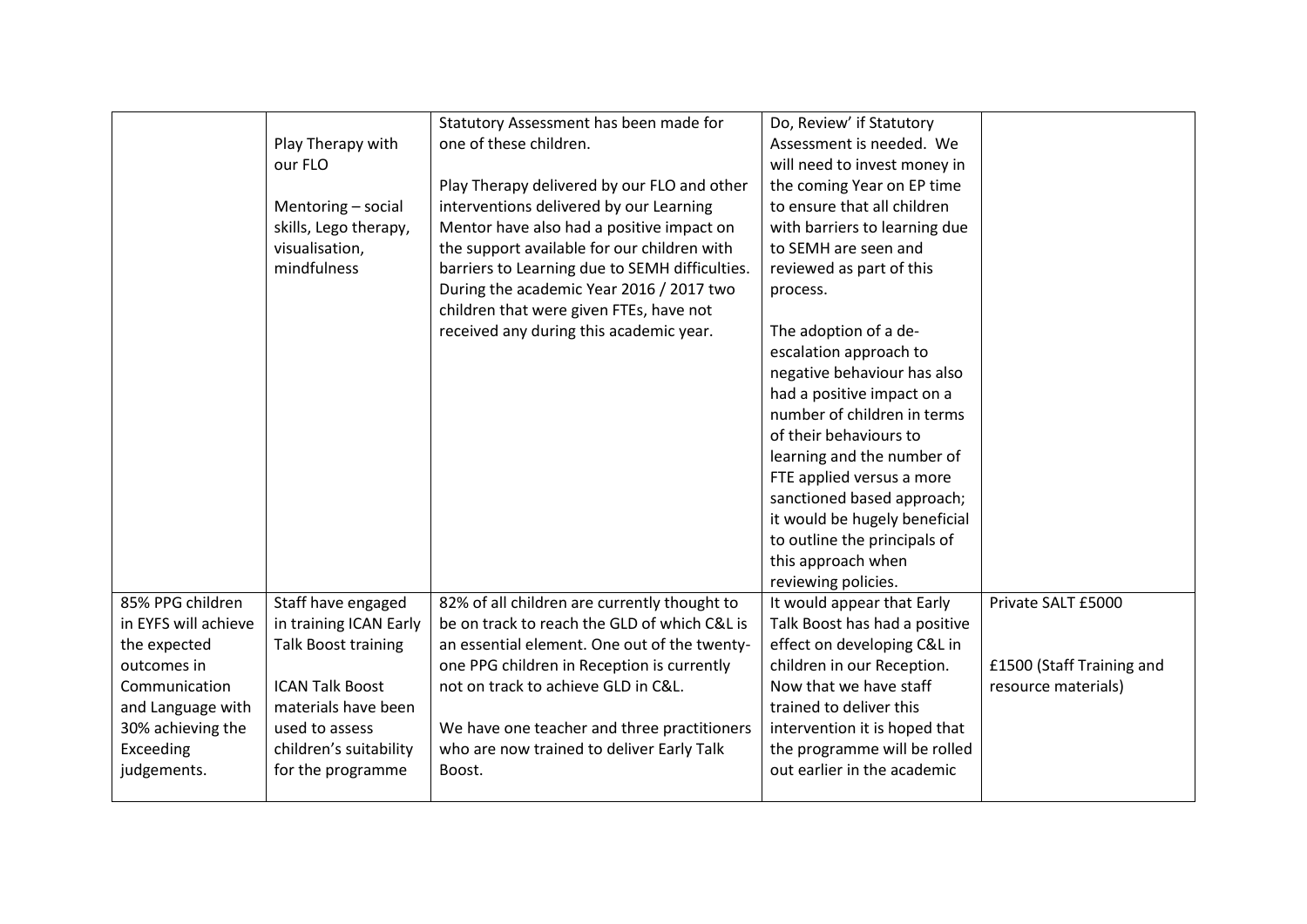|                     | <b>ICAN Talk Boost</b>      |                                                       | year next year in order to      |                          |
|---------------------|-----------------------------|-------------------------------------------------------|---------------------------------|--------------------------|
|                     | materials have been         |                                                       | maximise impact.                |                          |
|                     | used to plan and            |                                                       |                                 |                          |
|                     | deliver sessions and        |                                                       | It has also been necessary to   |                          |
|                     | to measure impact           |                                                       | commission some additional      |                          |
|                     | on children's               |                                                       | time with a private SALT; this  |                          |
|                     | language                    |                                                       | has meant that some of our      |                          |
|                     | development.                |                                                       | children with barriers to       |                          |
|                     |                             |                                                       | learning due to CI difficulties |                          |
|                     |                             |                                                       | have been seen and              |                          |
|                     |                             |                                                       | assessed in a timely manner.    |                          |
| Whole school        | Late Gate to                | School Persistent Absenteeism has                     | Case studies can be provided    | SEAAS support £4,875     |
| attendance will     | promote the                 | continued to fall across most Year Groups             | for a number of multiple        | Termly Price Draw £120   |
| increase to over    | importance of               | since September 2017. Overall: 9.7% *1.5%             | sibling families that have had  | Ongoing Prizes £400      |
| 96% and the in-     | punctuality.                | Reception: 16.6% *1.9% Year 1: 12.1% *1.3%            | a negative effect on our PPG    | Breakfast Club £4.00 per |
| school variation in |                             | Year 2: 4.0 1.9% Year 3: 11.8% <sup>+</sup> 1.4% Year | PA due to changes in            | day per child = $£8,000$ |
| attendance and      | <b>Inclusion Leader and</b> | 4: 10.0% $*$ 0.8% Year 5: 12.1% $*$ 4.2% Year 6:      | circumstances, temporary        |                          |
| punctuality         | FLO will promote our        | 11.7% 5.2%                                            | housing, relocating and         |                          |
| between our PPG     | expectations of             |                                                       | delays with being able to       |                          |
| and NPPG children   | attendance and              | Our disadvantaged PA remains at 23.4%                 | report CME.                     |                          |
| will be eliminated. | punctuality.                | which is 8.3% above the National rate for             |                                 |                          |
|                     |                             | disadvantaged children, although the gap              | Working with SEASS has had      |                          |
|                     | Attendance rewards          | has been reduced by 2% since September                | a positive impact on the CPD    |                          |
|                     | will be in place $- a$      | 2017.                                                 | of our school staff but we      |                          |
|                     | weekly class award          |                                                       | feel that as permanent          |                          |
|                     | (cup), 100%                 |                                                       | school staff, we can work       |                          |
|                     | attendance                  |                                                       | with many of our hard to        |                          |
|                     | certificates, pencils       |                                                       | reach parents in a more         |                          |
|                     | and a termly prize          |                                                       | productive way to improve       |                          |
|                     | draw.                       |                                                       | our attendance in the           |                          |
|                     |                             |                                                       | forthcoming year.               |                          |
|                     |                             |                                                       |                                 |                          |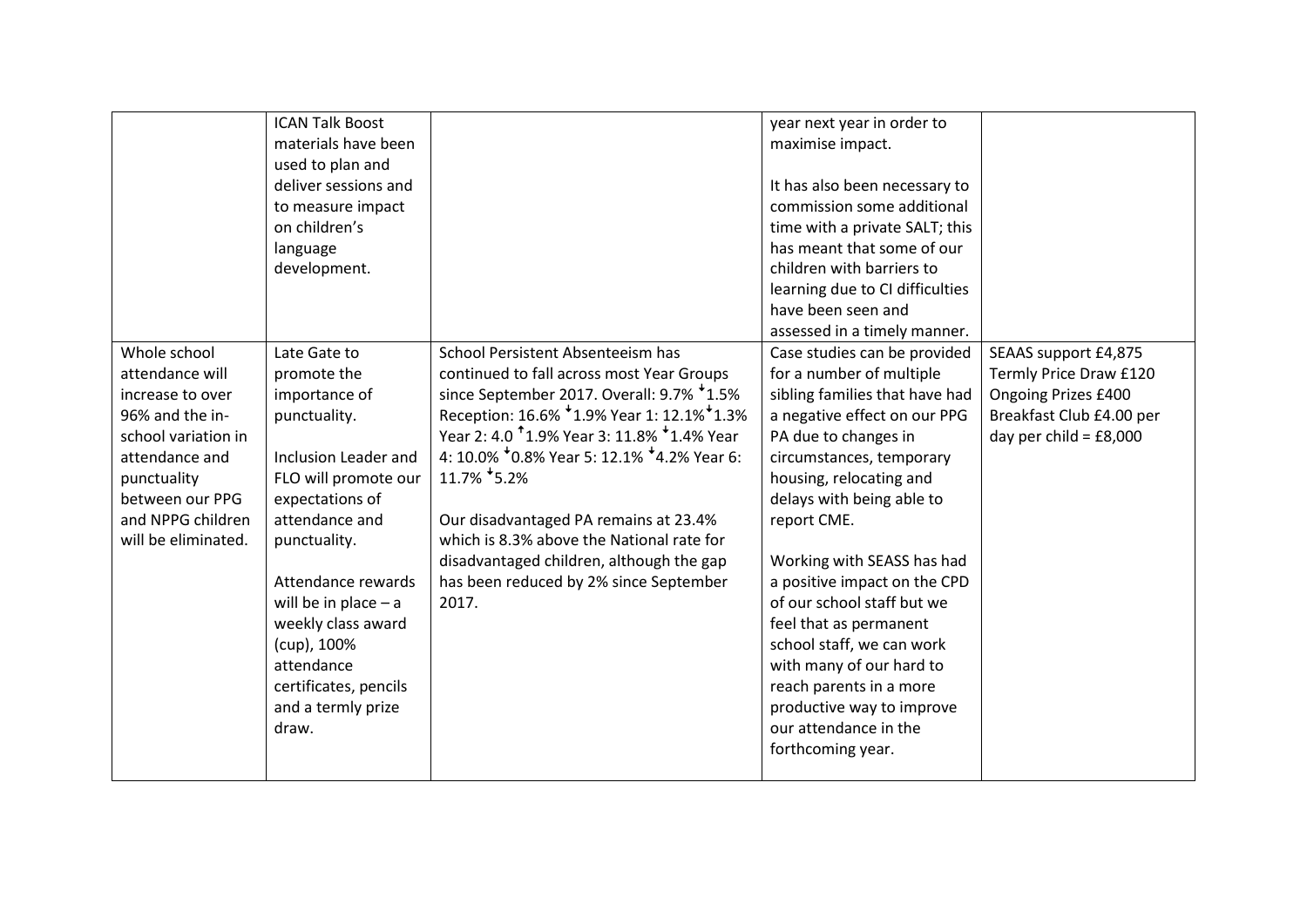|  |                          | All classroom / admin staff    |
|--|--------------------------|--------------------------------|
|  |                          | are aware of our PA children   |
|  | and concerns are raised  |                                |
|  | immediately.             |                                |
|  |                          |                                |
|  | Interventions such as    |                                |
|  | collecting children from |                                |
|  |                          | home relies on the goodwill    |
|  |                          | of school staff and this may   |
|  |                          | not be accessible if job roles |
|  |                          | / responsibilities change in   |
|  | the forthcoming year.    |                                |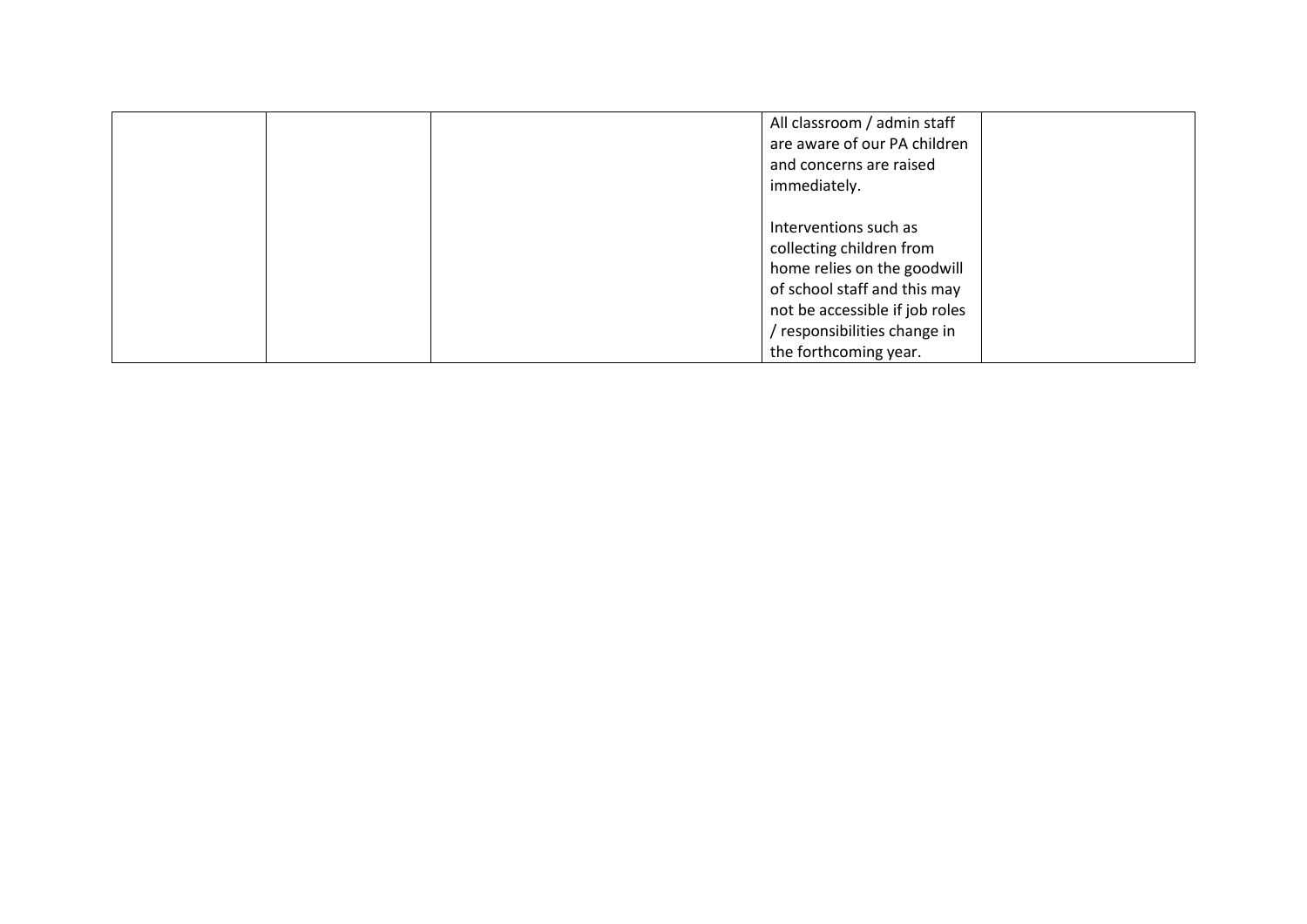| iii. Other approaches  |                       |                                              |                                 |                           |  |
|------------------------|-----------------------|----------------------------------------------|---------------------------------|---------------------------|--|
| <b>Desired outcome</b> | Chosen action /       | Estimated impact: Did you meet the           | <b>Lessons learned</b>          | Cost                      |  |
|                        | approach              | success criteria? Include impact on pupils   | (and whether you will           |                           |  |
|                        |                       | not eligible for PP, if appropriate.         | continue with this approach     |                           |  |
| Our PPG children       | Clubs and             | PPG have been offered funded places in       | Children's cultural and social  | £1000 - IPC               |  |
| are offered            | extraCurricular       | after school clubs and extra curricula       | capital has increased through   |                           |  |
| opportunities          | Activities            | activities to build self-esteem, resilience, | this approach but it is costly  | £1000 per IPC project for |  |
| which reflect those    |                       | social and cultural capital and              | and the impact on learning      | memorable immersive       |  |
| of their peers; they   | Increased             | selfconfidence.                              | and development is difficult to | experiences = $£6000$     |  |
| are not                | Opportunities during  |                                              | measure.                        |                           |  |
| disadvantaged due      | lunchtimes            |                                              |                                 |                           |  |
| to lack of funds at    |                       |                                              |                                 |                           |  |
| home.                  |                       |                                              |                                 |                           |  |
| Parents of PPG         | Phonics club in       | Maths workshops have had a positive          | Parental workshops have a       | £500                      |  |
| children and other     | Reception and Year 1  | impact in Year 3 with a reduced attainment   | positive impact on children     |                           |  |
| hard to reach          | for parents and       | gap in Maths between PPG and NPPG            | progress and attainment in      |                           |  |
| families have          | children              | children.                                    | Maths (this is also evidenced   |                           |  |
| participated in        |                       |                                              | through research - Desforges,   |                           |  |
| opportunities to       | Maths borrowing       | Money has not yet been used to fund          | C and Abouchaar, A (2003).      |                           |  |
| increase their         | box in Reception      | Maths games in Reception but it is hoped     | The Impact of Parental          |                           |  |
| engagement in          | (games)               | that this will help to close the attainment  | Involvement, Parental Support   |                           |  |
| their children's       |                       | gap in Maths.                                | and Family Education on Pupil   |                           |  |
| learning.              | Careers Day once per  |                                              | Achievement and Adjustment:     |                           |  |
|                        | term - invite parents |                                              | Research report 433.            |                           |  |
|                        | to participate        |                                              | Department for Education and    |                           |  |
|                        |                       |                                              | Skills. London.)                |                           |  |
|                        |                       |                                              |                                 |                           |  |
|                        |                       |                                              | It is important increase the    |                           |  |
|                        |                       |                                              | availability of this approach   |                           |  |
|                        |                       |                                              | across the school during the    |                           |  |
|                        |                       |                                              | remainder of this academic      |                           |  |
|                        |                       |                                              | year and beyond.                |                           |  |
|                        |                       |                                              |                                 |                           |  |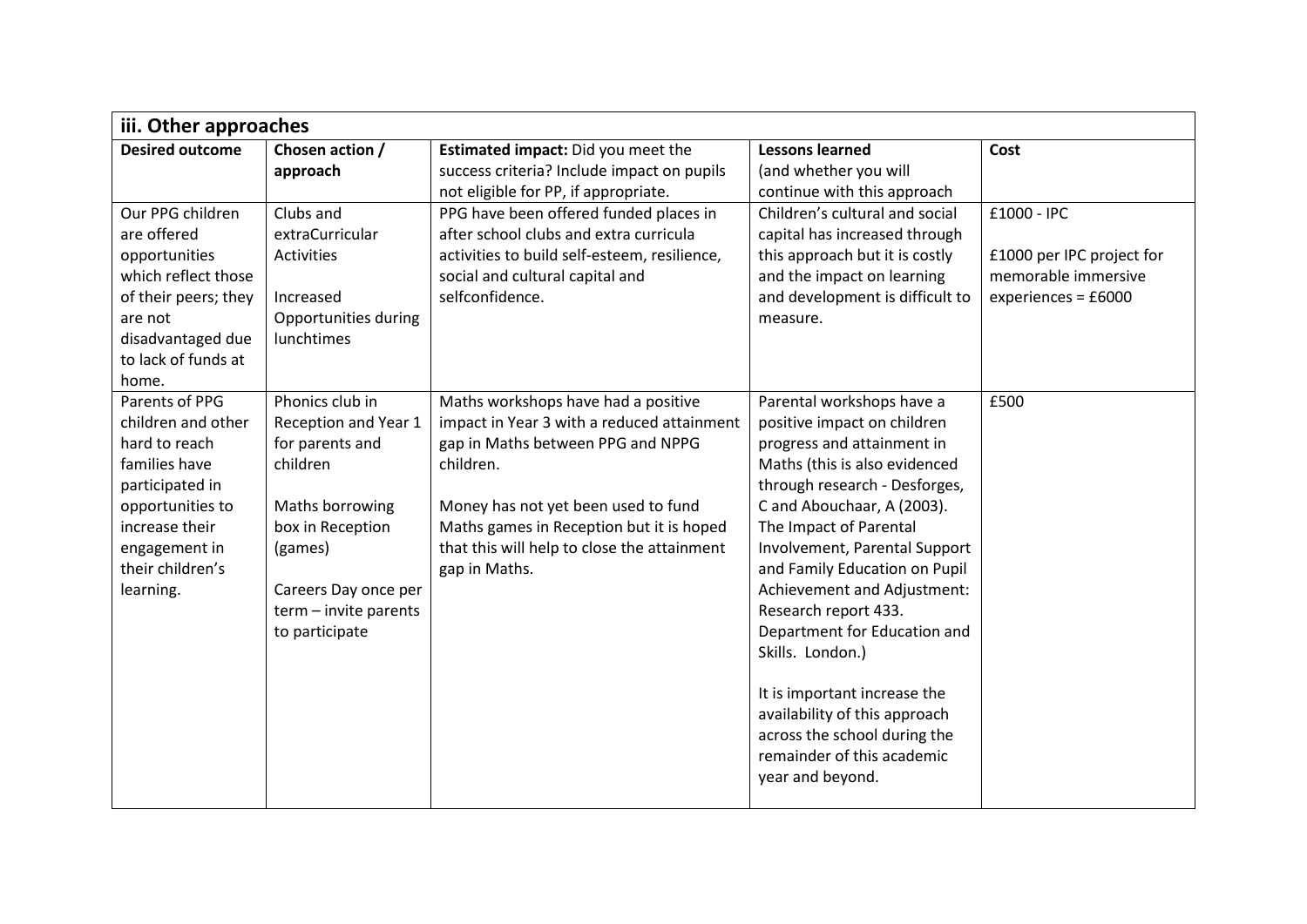## Aims of previous action plan

## **1. To improve the attendance of the Pupil Premium children**

Strategies used were the use of the South-East Attendance Advisory Service to carry out the administration around attendance; writing to parents and meeting with them, use stickers as motivators for attendance, provide a taxi service for two targeted children and set up a breakfast club for targeted PPG children. There continues to be in-school variation between PA of our vulnerable groups; PPG and SEND, and all other pupils. This will continue to be addressed through this year's action plan. Increasing the profile of attendance, the needs of the children from vulnerable groups and ensuring a culture that pupil attendance is 'everybody's business' will be a priority of the new Inclusion Leader. The Inclusion Leader will work closely with SEAAS to ensure rigorous systems are in place to address absence, motivating awards will be purchased and data will be used to identify those children whose attendance falls below 90%; these will be offered Breakfast Provision through Jacqueline's Gems, and our Pupil Premium children who are also on our SEND register with a primary need as SEMH will be assessed through the Boxall profile for Nurture Breakfast Provision planned by the Inclusion Leader.

## **2. To raise attainment and achievement of our Pupil Premium children**

The gap between the percentage of our Pupil Premium children achieving Age Related Expectations and our Non-Pupil Premium children was not closed, and remained in all areas of the curriculum and in across all age-phases. Reading is a particular concern where the gap between PPG and Non-PPG children is up to in some Year Groups.

Funds from this year's PPG will be allocated to providing age and stage appropriate texts for children, high quality Literacy Planning though the Reading Tree. The Inclusion Leader will be leading on the development of high quality, whole class phonics sessions with targeted support for children from Reception to Year 3 who are yet to secure the skills of decoding. The new Inclusion Manager will also be raising the profile of PPG children through an initial staff meeting and sharing a 'vision' that being a champion for PPG children is the responsibility of all. The Inclusion Leader will also be attending all Pupil Progress reviews in order to support staff in planning and measuring impact of the PPG on the attainment of children and holding teachers to account in terms of children's attainment targets.